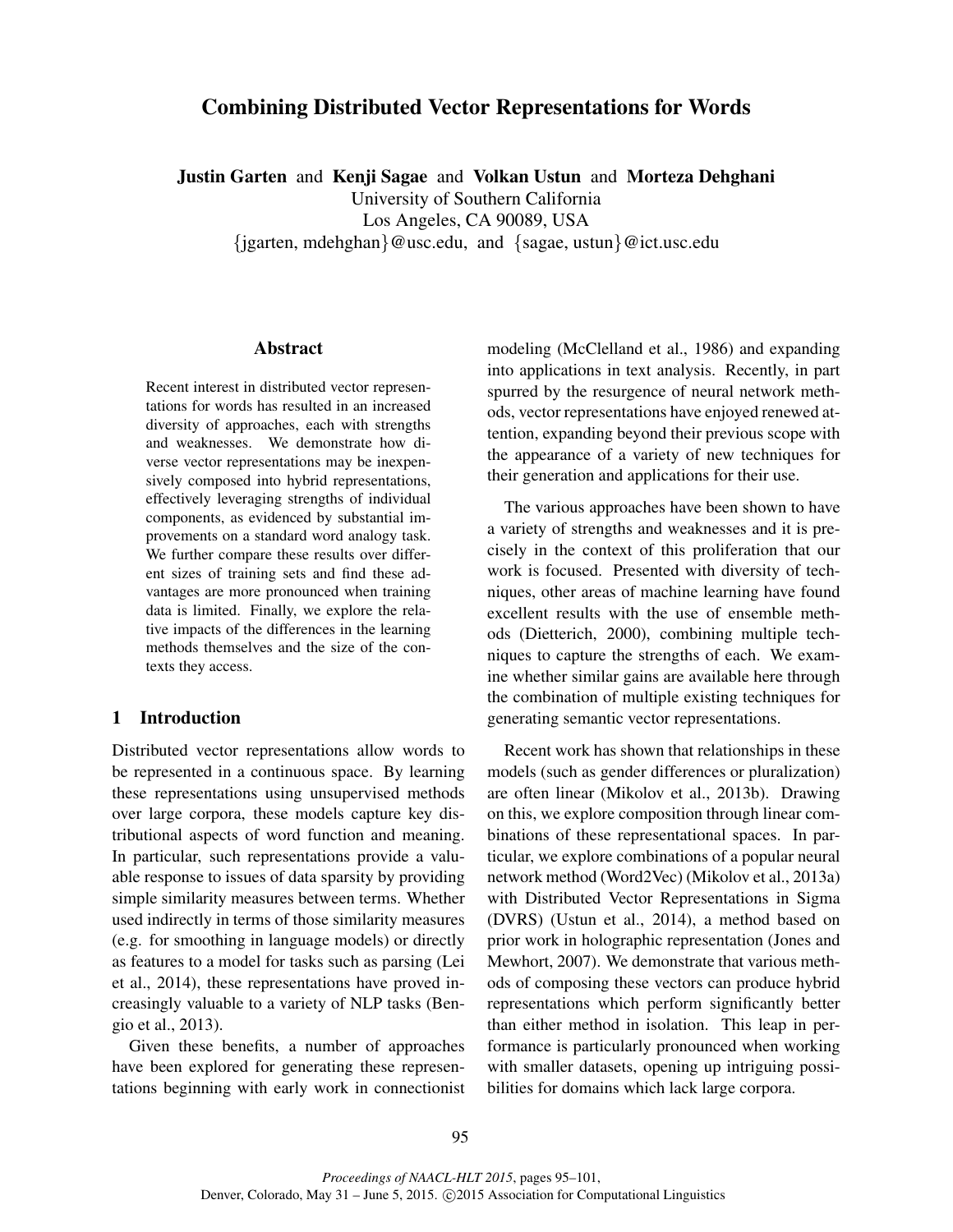## 2 Related Work

Most techniques for generating semantic vector spaces focus on the distributional properties of texts, building representations based on word cooccurrence patterns. Key factors differentiating these methods include the size of the context used in this process, and how the context is used.

Document-level representations consider cooccurrences at the document level, often making use of weighting factors such as *tf-idf*. Techniques such as Latent Semantic Analysis (LSA) (Deerwester et al., 1990) make use of this approach, building a word-document co-occurrence matrix for an entire corpus.

Other methods make use of a sliding window of words in a corpus, considering only words which occur within a certain distance of the target. The skip gram and continuous bag of words methods in Word2Vec are examples of this approach. Rather than a fixed width sampling space, other approaches make use of either sentence level (Levy and Goldberg, 2014a) (critical when using sentence-level parsing information) or paragraph windows, making use of the structure of the text itself to determine the window size.

Yet another class of methods makes use of randomly initialized word values with updates based on the local context. Techniques such as as BEA-GLE (Jones and Mewhort, 2007) capture ordering information through the use of circular convolutions while DVRS makes use of piecewise vector multiplications over random projections.

As we make particular use of DVRS and Word2Vec, it is worth looking at the methods used by each in more detail.

#### 2.1 DVRS

DVRS (Ustun et al., 2014) is a method for generating semantic vector representations based on ideas introduced in Jones and Mewhort (2007)'s BEAGLE system. Each word is represented by two vectors. The fixed environmental vector,  $e(i)$ , is randomly generated by drawing each element of the vector from a uniform distribution on  $[-1, 1)$ . The lexical vector  $l(i)$  captures the word's distributional meaning and is updated over the course of training.

As the corpus is processed, the lexical vector for

each encountered word is updated based on its paragraph context  $c(k)$  and its sentence order context  $o(k)$ . The paragraph context is the sum of the environmental vectors in the paragraph, excluding the word being updated.

$$
c(k) = \sum_{i=1}^{n} e(i)
$$
, where  $i \neq k$ 

The order context is based on the sentence and makes use of sequence vectors, random vectors which correspond the relative positions from the target word (by defaults  $\pm 4$ ). The word order information,  $o(k)$ , is then calculated as follows (where  $*$  is the pointwise product operation):

$$
o(k) = \sum_{j=-4}^{4} s(j) * e(k + j),
$$

where  $j \neq 0$  and  $0 < (k + j) \leq n$ .

DVRS updates via gradient descent where the gradient is based on the weighted sum of the order and context vectors.

$$
l(k) = l(k) + w_c c(k) + w_o o(k)
$$

In this update process, we see a precursor of the compositional techniques described below in that DVRS is already effectively composing two represenations (the context and order spaces) into a combined representation.

#### 2.2 Word2Vec

The Word2Vec model learns word representations through a pair of architectures similar to standard feedforward neural net language models. The Continuous Bag-of-Words (CBOW) model effectively averages the vectors of all the words in a given context. The model is trained by predicting the current word based on the projected average of the surrounding context. The continuous Skip-gram model is similar, but instead of predicting the current word based on context, predicts the surrounding words based on the current. Words within a certain distance before and after the current word are predicted with the network optimized for these predictions.

# 3 Experiment 1: Methods of composing word representations

We extend the underlying concept of DVRS, the notion that multiple vector spaces can be linearly com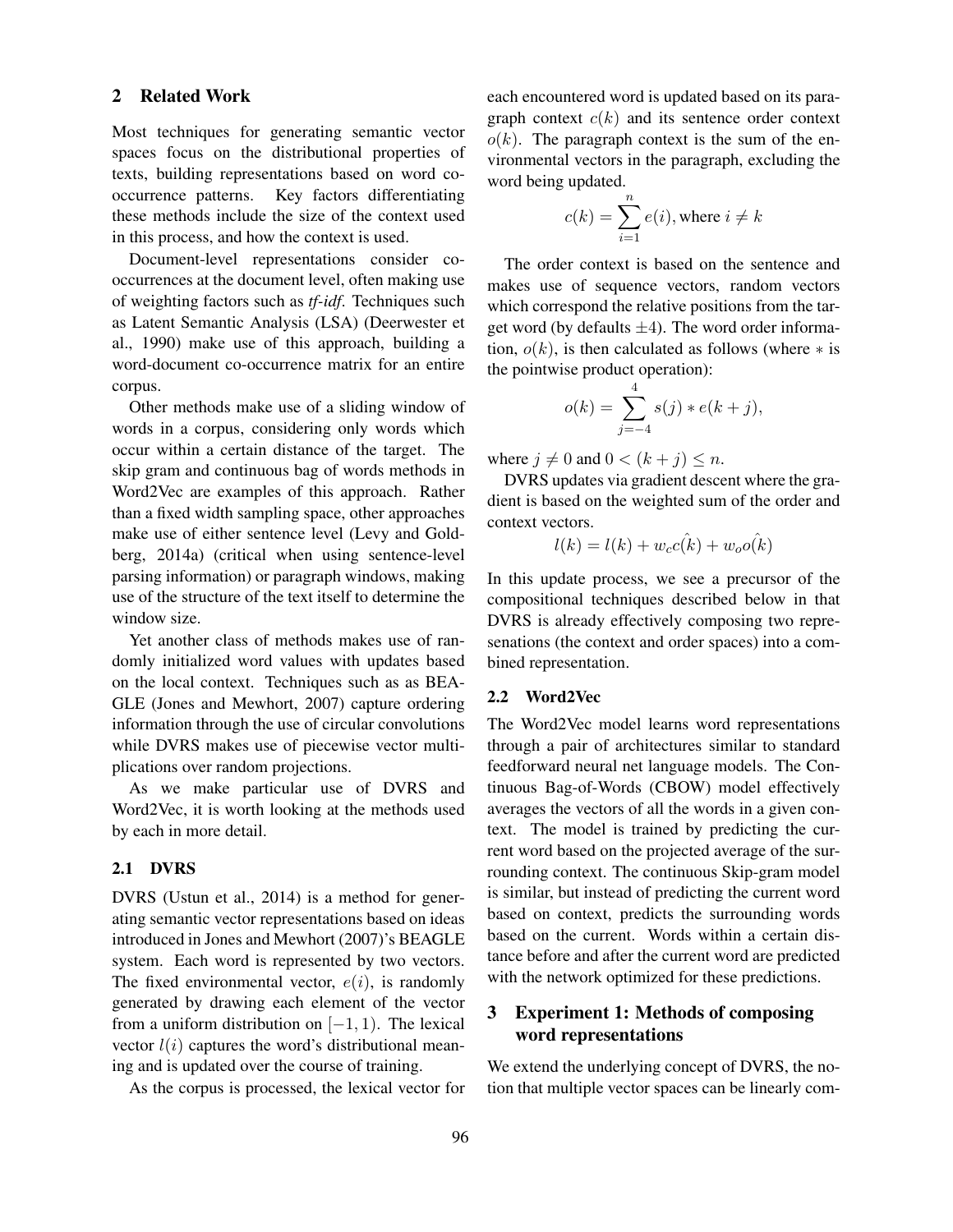bined to provide more effective distributional representations, by exploring the possibility of combining vector representations from completely separate generation techniques and the impact of different methods of composition. In particular, we explore the composition of Word2Vec and DVRS, effectively combining vectors produced by a neural network approach (particularly the predictive approach provided by the skip-gram model) with the larger context and count-based co-occurrence aggregation of the DVRS model. Across these components, we compare the compositional techniques of direct vector addition with vector concatenation.

We began by exploring alternative methods of combining vector representations. In particular, we looked at the differences between vector addition and concatenation. To get a better sense of the strengths and limits of these methods, we also compared against an oracle method where each of the individual models was tested and, if either was able to provide the correct answer, the oracle provided the answer from that model (exploring a hypothetically ideal simple combination of the two models).

For each of the following methods, we trained vectors against both the first  $10^8$  bytes of a Wikipedia dump from March 3, 2006 (enwik8) and the first  $10^9$  bytes of the same dump (enwik $9)^1$ . The data was initially pre-processed to convert all text to lower case, convert numbers to text, and eliminate links and other references<sup>2</sup>.

For Word2Vec, we used the default settings (window size of 10, negative sampling (25), sampling (1e-4), and trained over 15 iterations) to create vectors of 300 and 1024 dimensions using both the skip gram and CBOW models. For DVRS, we created vectors of both 300 and 1024 dimensions, both using the default DVRS combination of order and context vectors and each of these components separately. These numbers were chosen based on previously published results where these values produced the best results for DVRS (1024 dimensions) and Word2Vec (300) respectively.

We tested combining these representational spaces through concatenation and addition. Addition required that the two spaces have the same rank and was accomplished using simple vector addition. The value for each word in the new space was the normalized sum of its two component spaces.

$$
x_{new} = x_1 + x_2
$$

We compared this against the direct concatenation of the two vectors for a given word. This allowed for the use of vectors with different underlying ranks.

$$
x_{new} = x_1^\frown x_2
$$

#### 3.1 Results

There are a number of ways of evaluating the quality of vector representations. The space can be evaluated directly, for example by considering target words in terms of their evaluated similarity to their nearest neighbors in the space. Alternately, the space itself can be evaluated in terms of its usefulness as a feature for a known task.

We make use of the set of approximately 20,000 word analogy tests introduced by Mikolov et al (Mikolov et al., 2013a). Covering a mix of semantic and syntactic categories, each problem is based on a simple pattern of the form "A is to A\* as B is to B\*." Given A, A\*, and B, the system is required to predict the correct  $B^*$ . The test set includes 8,869 semantic test instances (with categories such as national capitals of the form "Athens is to Greece as Helsinki is to [Finland]") and 10,675 syntactic test instances (with categories such as superlatives such as "strong is to strongest as warm is to [warmest]"). We randomly split these tests, reserving 20% of the data for development and optimization and making use of the remaining 80% (15646 questions) for the test results below.

For experiment 1, the results are summarized in Table 1 (representations trained on the enwik8 dataset) and Table 2 (representations trained on the enwik9 dataset). For enwik8, among the individualmodel directly-trained vectors, the Word2Vec skip gram model produced the best results with an overall accuracy of 30% on the test set compared to DVRS' best perfromance of 27%. However, while the skip gram model was always the top performer on the syntactic categories, DVRS turned in the best results on the semantic categories.

We then explored several methods of combining these vectors with the results summarized in Table 1. The addition of the 300-dimensional DVRS

<sup>1</sup>Obtained from http://cs.fit.edu/~mmahoney/ compression/textdata.html.

<sup>&</sup>lt;sup>2</sup>We used the script provided with the Wikipedia dump by Matt Mahoney.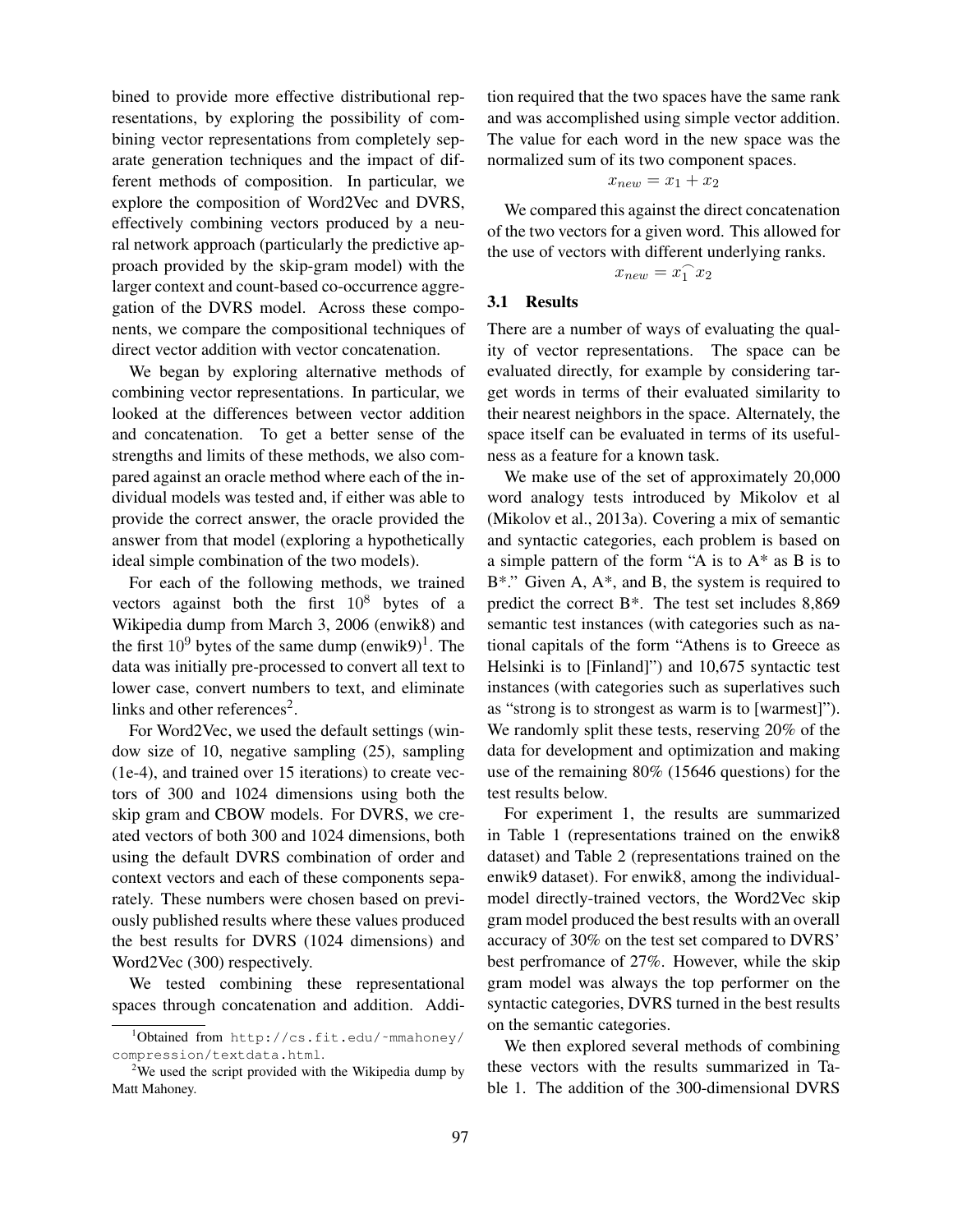vectors (overall performance 0.23) with the 300 dimensional skip gram vectors (overall performance 0.30) led to an overall improvement to 0.32. However, concatenating these two vectors improved the overall performance to 39%. Concatenating the best two performing vector sizes for each method (DVRS-1024, SG-300), yielded a slightly below peak overall accuracy of 0.38. Finally, we compared these results to an oracle method where, rather than composing the representations, we had each representation make its prediction and, if either was correct, used that as the oracle's response. This yielded an overall accuracy of 41%.

Next, we tested the methods against enwik9 as seen in Table 2. With additional training data, the performance of both methods jumped, with Word2Vec's skip gram model improving to an accuracy of 0.64 and DVRS improving to 0.43. While DVRS no longer showed the strong advantage on the semantic categories, nonetheless the concatenation of the two results showed a significant improvement to 0.67.

## 4 Experiment 2: Impacts of varying model parameters and input data

Following up on the initial experiment, we began to explore how much of the differences came from the structures of the algorithms versus the data available to the models. We varied the size of the context available to both Word2Vec and DVRS and the window size used by Word2Vec. In particular, we varied the parameters available to the best performing combinations from the previous experiment. Given the results of our prior experiment, we focused on concatenation rather than additive combinations.

We trained vectors against two versions of the enwik9 dump, one divided into paragraphs, the other into sentences. For Word2Vec, we varied the window size from 10 to 50, testing against both paragraph and sentence versions. Given the expanded window size, we chose to include the continuous bag of words (CBOW) model for Word2Vec. This is an alternative to the skip gram model which does not take into account word ordering. Given this, it seemed like this model might do better given the larger window size. DVRS structurally makes use of the full context available, so running it against paragraphs and sentences provided an analogous shift in effective window size.

## 4.1 Results

For this experiment, the results are summarized in Table 3. As seen in the previous experiment, the concatenated models generally did better than the component models. While window size made a slight difference for all the models, the differences in the algorithms seemed more important (with the caveat that more data is required for a definitive statement on this). In particular, the Word2Vec models and DVRS responded in opposite directions to having access to a larger window of data. DVRS performance improved slightly (from 0.407 to 0.409) while the Word2Vec models degraded slightly (for skip grams, from 0.640 to 0.594). This seems natural given that both Word2Vec models make use of sampling. Given that, a larger window simply distributes those samples over a larger and, likely, less meaningful space. Meanwhile, DVRS combines the complete context window to which it has access into a single factor, making larger windows more valuable to it (although at the cost of obscuring more local relations such as syntactic factors).

Nonetheless, as seen with DVRS where, in spite of inferior overall performance, it still proved effective as a concatenative element, we wanted to explore whether Word2Vec-trained vectors with larger windows might prove more effective in an ensemble. The results suggest that this may be the case. In particular, the concatenation of the two best performing Word2Vec models (the skip gram and CBOW models trained on sentences with a window size of 10) performed slightly worse (accuracy 0.655) than models which blended the best individual Word2Vec vectors (skip gram, sentence, window 10) with others (CBOW, paragraph, window 50) trained on a larger window (accuracy 0.664). However, the results here are sufficiently close that it will require more tests on a larger range of data before a general rule can be suggested.

Overall, the best performing concatenations were those where the differences in the two components was greatest. So, within Word2Vec-trained vectors, the skip gram with window 10 trained on sentences with the CBOW model with window 50 trained on paragraphs (0.664). As in the previous experi-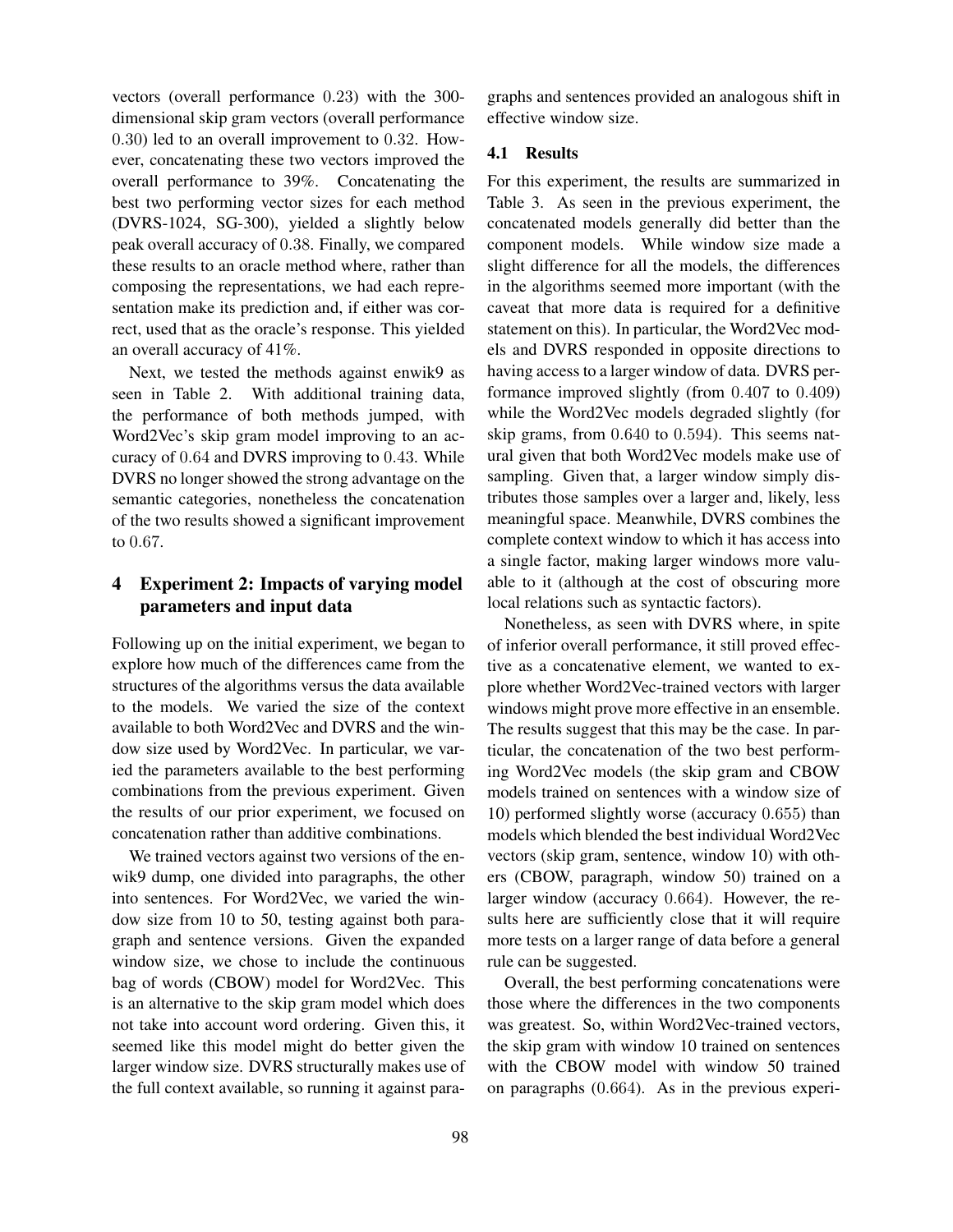|                                      | <b>Vector size</b> | <b>Overall</b> | <b>Semantic</b> | <b>Syntactic</b> |
|--------------------------------------|--------------------|----------------|-----------------|------------------|
| <b>DVRS</b>                          | 300                | 0.23           | 0.31            | 0.15             |
| <b>DVRS</b>                          | 1024               | 0.27           | 0.40            | 0.17             |
| Skip gram (SG)                       | 300                | 0.30           | 0.24            | 0.34             |
| <b>SG</b>                            | 1024               | 0.25           | 0.17            | 0.32             |
| <b>Add DVRS-300, SG-300</b>          | 300                | 0.32           | 0.31            | 0.33             |
| <b>Concatenate DVRS-300, SG-300</b>  | 600                | 0.39           | 0.38            | 0.39             |
| Add DVRS-1024, SG-1024               | 2048               | 0.36           | 0.33            | 0.38             |
| Concatenate DVRS-1024, SG-1024       | 2048               | 0.38           | 0.36            | 0.40             |
| <b>Concatenate DVRS-1024, SG-300</b> | 1324               | 0.38           | 0.38            | 0.39             |
| <b>Oracle DVRS-1024, SG-300</b>      | 1024/300           | 0.41           | 0.44            | 0.39             |

Table 1: Performance on word analogy problems with vectors trained against the first 10<sup>8</sup> bytes of Wikipedia.

|                                      | <b>Vector size</b> | <b>Overall</b> | <b>Semantic</b> | <b>Syntactic</b> |
|--------------------------------------|--------------------|----------------|-----------------|------------------|
| <b>DVRS</b>                          | 300                | 0.41           | 0.59            | 0.26             |
| <b>DVRS</b>                          | 1024               | 0.43           | 0.62            | 0.28             |
| <b>SG</b>                            | 300                | 0.64           | 0.69            | 0.60             |
| <b>SG</b>                            | 1024               | 0.57           | 0.60            | 0.55             |
| Add 300-DVRS, 300-SG                 | 300                | 0.64           | 0.72            | 0.58             |
| Concatenate 300-DVRS, 300-SG         | 600                | 0.67           | 0.74            | 0.60             |
| Add 1024-DVRS, 1024-SG               | 1024               | 0.60           | 0.66            | 0.55             |
| Concatenate 1024-DVRS, 1024-SG       | 2048               | 0.61           | 0.68            | 0.55             |
| <b>Concatenate DVRS-1024, SG-300</b> | 1324               | 0.66           | 0.73            | 0.60             |
| <b>Oracle DVRS-1024, SG-300</b>      | 1024/300           | 0.70           | 0.79            | 0.62             |

Table 2: Performance on word analogy problems with vectors trained against the first 10<sup>9</sup> bytes of Wikipedia.

ments, the best overall result (although marginally so) came from the concatenation of skip gram, sentence, window 10 with DVRS trained on paragraphs (0.671). Finally, even in cases where we were combining vectors from the same model but with different window sizes, we still found a small but consistent improvement in overall performance (for skip grams from 0.640 to 0.662, for CBOW from 0.635 to 0.660, and for DVRS from 0.409 to 0.426).

Care must be taken not to take these results as a claim that a specific combination recipe is correct or preferred. Instead, what our results show convincingly is that the combination of diverse representations can leverage strengths of individual representations, and that the effects of vector combination should be investigated in the context of specific tasks, which we leave as future work.

## 5 Discussion and Future Work

The question remains of how and why these compositions are working. While we do not claim a final answer to this question, we can point to several factors given these experiments. For the concatenated composition technique, we are left with the two vectors from the original spaces normalized into a single vector. For cosine similarity, the key factor is the dot product. For two vectors  $x_c$  and  $y_c$  which were formed by concatenating the corresponding vectors  $x_1$  and  $x_2$  from the original spaces, this yields:

$$
x_c \cdot y_c = x_1 \cdot y_1 + x_2 \cdot y_2
$$

As such, cosine similarity in the concatenated space is determined by a linear combination of the dot products of the component vectors. This provides an intuitive story for some of the behaviors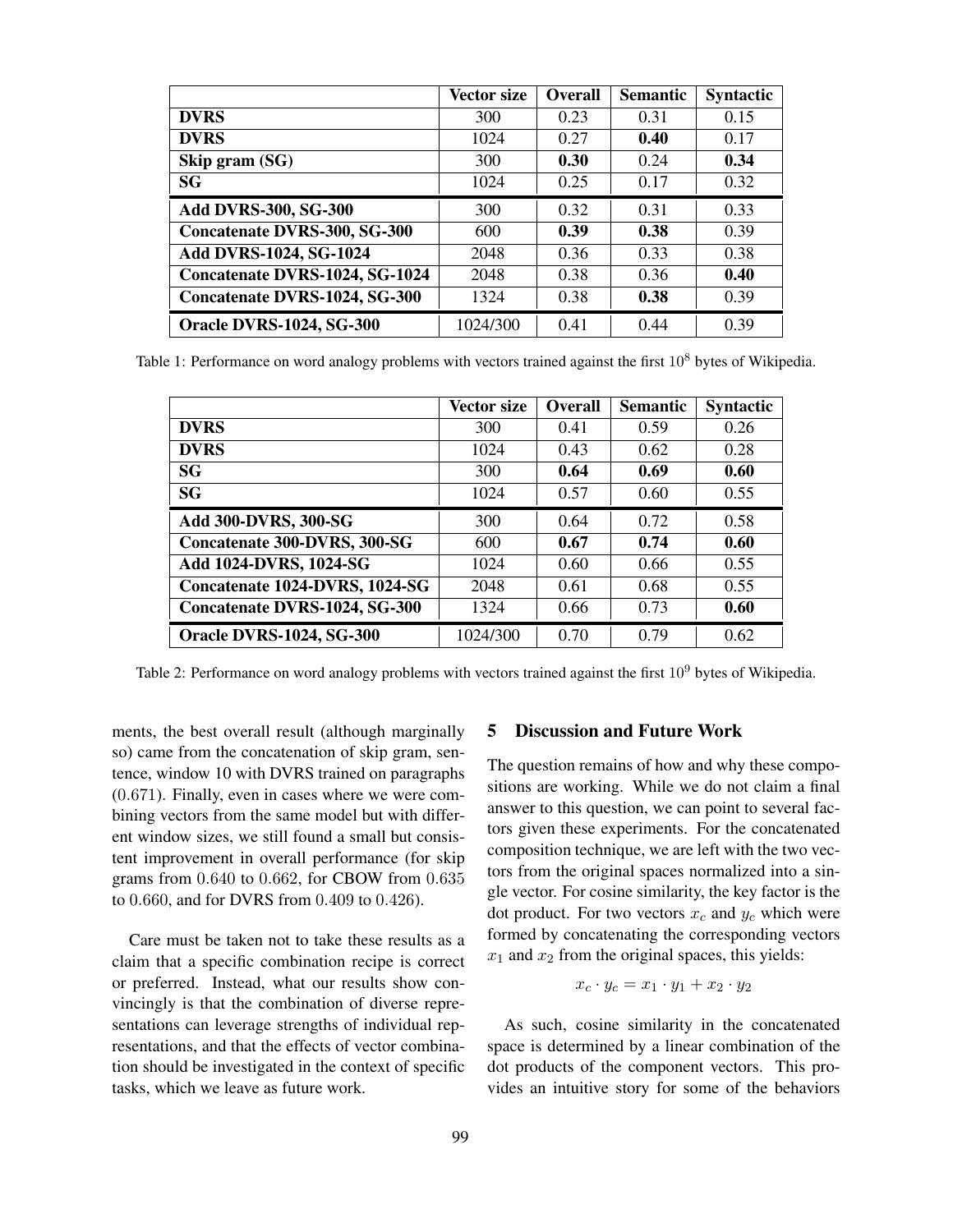|                                             | Vector size | <b>Overall</b> | <b>Semantic</b> | <b>Syntactic</b> |
|---------------------------------------------|-------------|----------------|-----------------|------------------|
| skip gram (SG), paragraph (para), window 50 | 200         | 0.596          | 0.648           | 0.554            |
| SG, sentence (sent), win 50                 | 200         | 0.594          | 0.648           | 0.550            |
| SG, sent, win 10                            | 200         | 0.640          | 0.682           | 0.607            |
| CBOW, para, win 50                          | <b>200</b>  | 0.603          | 0.672           | 0.547            |
| CBOW, sent, win 50                          | <b>200</b>  | 0.599          | 0.661           | 0.548            |
| CBOW, sent, win 10                          | 200         | 0.635          | 0.673           | 0.604            |
| DVRS, sent                                  | 300         | 0.407          | 0.590           | 0.259            |
| DVRS, para                                  | 300         | 0.409          | 0.592           | 0.261            |
| concat SG sent win 10, CBOW sent win 10     | 400         | 0.655          | 0.711           | 0.609            |
| concat SG sent win 10, CBOW para win 50     | 400         | 0.664          | 0.735           | 0.607            |
| concat SG sent win 10, SG para win 50       | 400         | 0.662          | 0.720           | 0.614            |
| concat CBOW sent win 10, CBOW para win 50   | 400         | 0.660          | 0.727           | 0.605            |
| concat DVRS para, SG sent win 10            | 500         | 0.671          | 0.744           | 0.612            |
| concat DVRS sent, DVRS para                 | 600         | 0.426          | 0.616           | 0.273            |
| concat DVRS sent, CBOW para win 50          | 500         | 0.645          | 0.741           | 0.566            |
| concat DVRS sent, SG sent win 10            | 500         | 0.666          | 0.739           | 0.606            |

Table 3: Variations on window size and data structure with vectors trained against the first  $10<sup>9</sup>$  bytes of Wikipedia.

seen in that a close match with the correct answer in one space will tend to overcome drift in the other. However, a precise accounting of the variations in this behavior is one area where further work is required. In particular, exploring the impact of variations in the weights of this linear combination (easily done simply by weighting one of the vectors prior to concatenation) is an obvious first step. Additionally, it will be interesting to explore the combination of more than two vectors, effectively defining a new semantic space over those bases.

Generally, in the continuing discussion about the relative merits of count-based and prediction-based methods (Baroni et al., 2014), the present work suggests that there may not be a need to choose. By combining both methods through simple compositional functions, we show that it is possible to combine the benefits of both models in a single hybrid representation. Given the extensive work put into the development of distributed representations and the known variations in relative strengths and weaknesses, the benefit of these simple combination schemes is intriguing. We plan to explore the effects of vector combination in downstream tasks.

This work provides several key initial pieces. The first is an existence proof that, even with the most basic approaches and settings, it is possible to improve on the performance of individual models with only minimal increases in system complexity. Second, these experiments demonstrate that the local performance of a given representation is not necessarily a complete representation of its value as a component. In particular, inferior representations may still encode information which proves valuable to an ensemble. Finally, the observed improvements when vectors trained using the same method but with differing window sizes suggests that it may be possible to improve the performance of these algorithms (both Word2Vec models and DVRS) by making use of these observations, perhaps through the use of variable window sizes. In particular, we do not suggest that vector combination is the only way to achieve these improvements. There are multiple routes to incorporating this information within a single method.

One clear next step is to explore optimizing the weights of the components of the combinations in the context of particular tasks. Additionally, given recent discussions over alternative similarity measures (Levy and Goldberg, 2014b), it will be interesting to explore the generalization across spaces where non-linear composition may be re